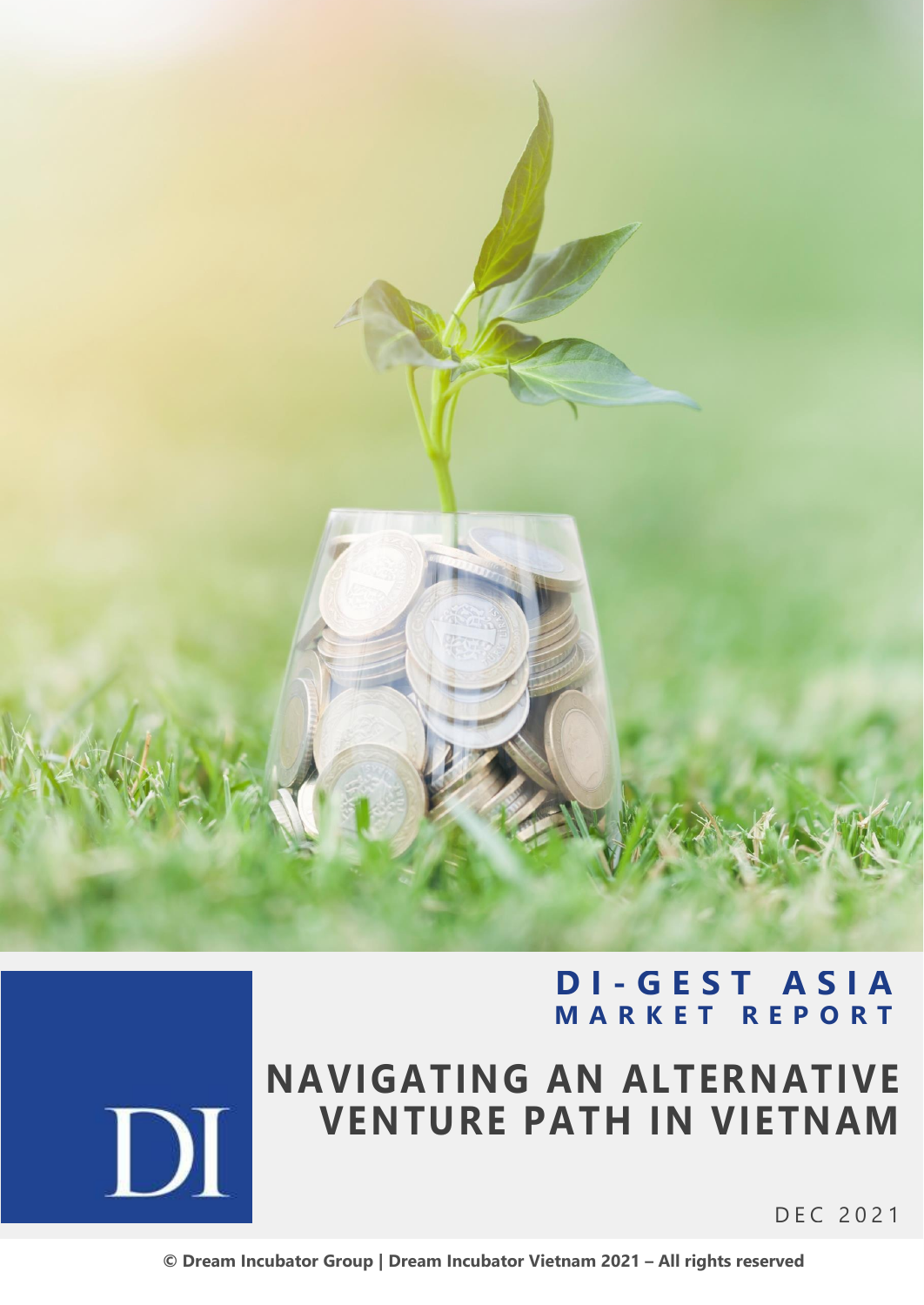#### **Disclaimer**

*The materials contained in this report serve only as the focus for discussion of any person or entity ("the Reader"); they are incomplete without the accompanying oral commentary and may not be relied on as a stand-alone document. Further, the Reader may not, and it is unreasonable for the Reader to, rely on these materials for any purpose whatsoever. To the fullest extent permitted by law (and except to the extent otherwise agreed in a signed writing by DI), DI shall have no liability whatsoever to the Reader, and the Reader hereby waives any rights and claims it may have at any time against DI regarding this report, or other materials, including the accuracy or completeness thereof. Receipt and review of this document shall be deemed agreement with and consideration for the foregoing.*

*In furnishing this report, DI reserves the right to amend or replace the report at any time and undertakes no obligation to provide the Reader with access to any additional information. Nothing contained within this report is or should be relied upon as a promise or representation as to the future. The Reader should conduct his/her own investigation and analysis of the business, data and property described herein.*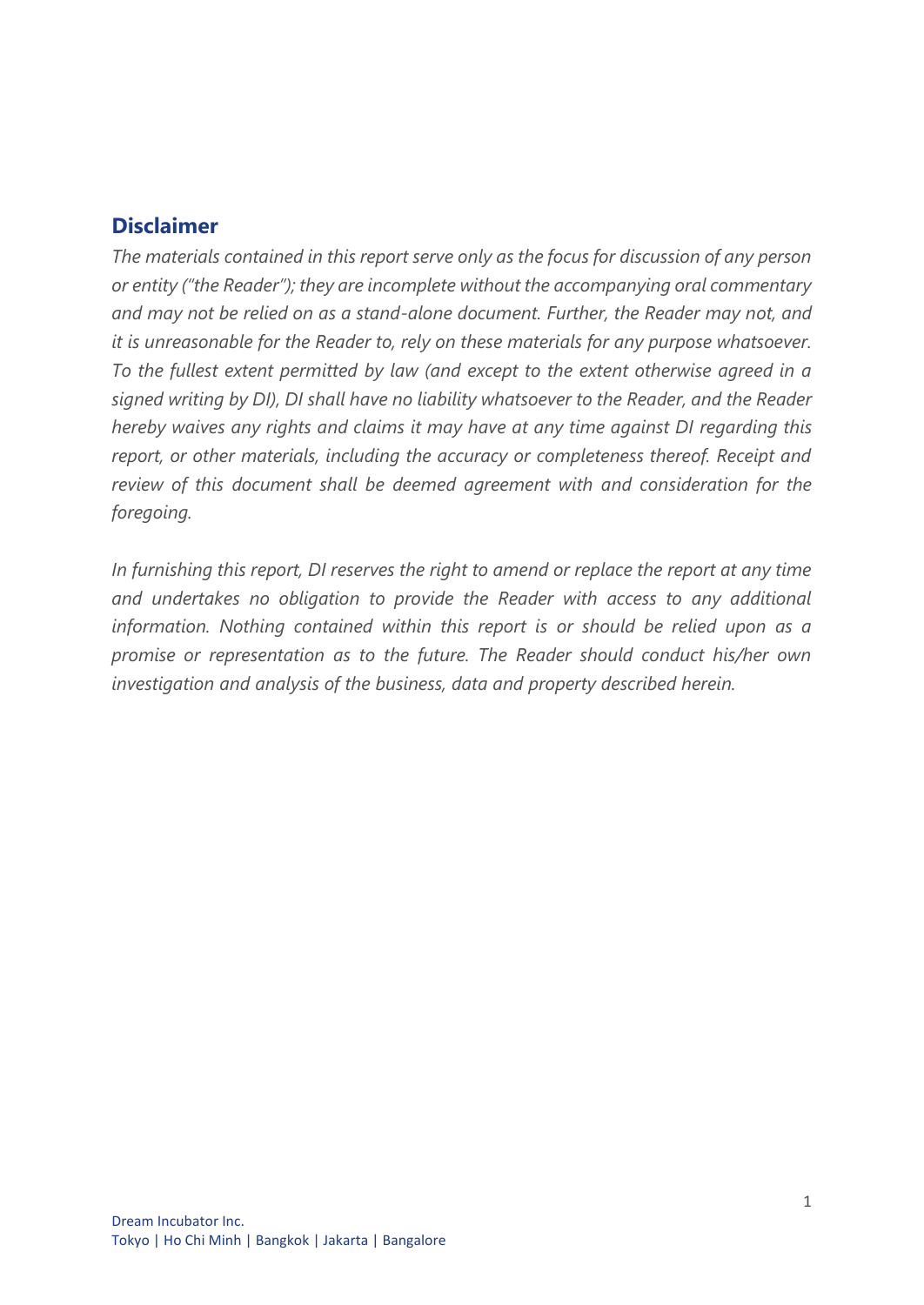## Table of Contents

### **[The emerging Vietnam VC ecosystem is maturing and seeing greater](#page-3-0)**

### **[However, the road to success ahead is paved with challenges...........6](#page-6-0)**

### **[The alternative path to a bright future](#page-9-0) .................................................9**

| Venture Fund's view on Vietnam's startup investment and the potential of socially |  |
|-----------------------------------------------------------------------------------|--|
|                                                                                   |  |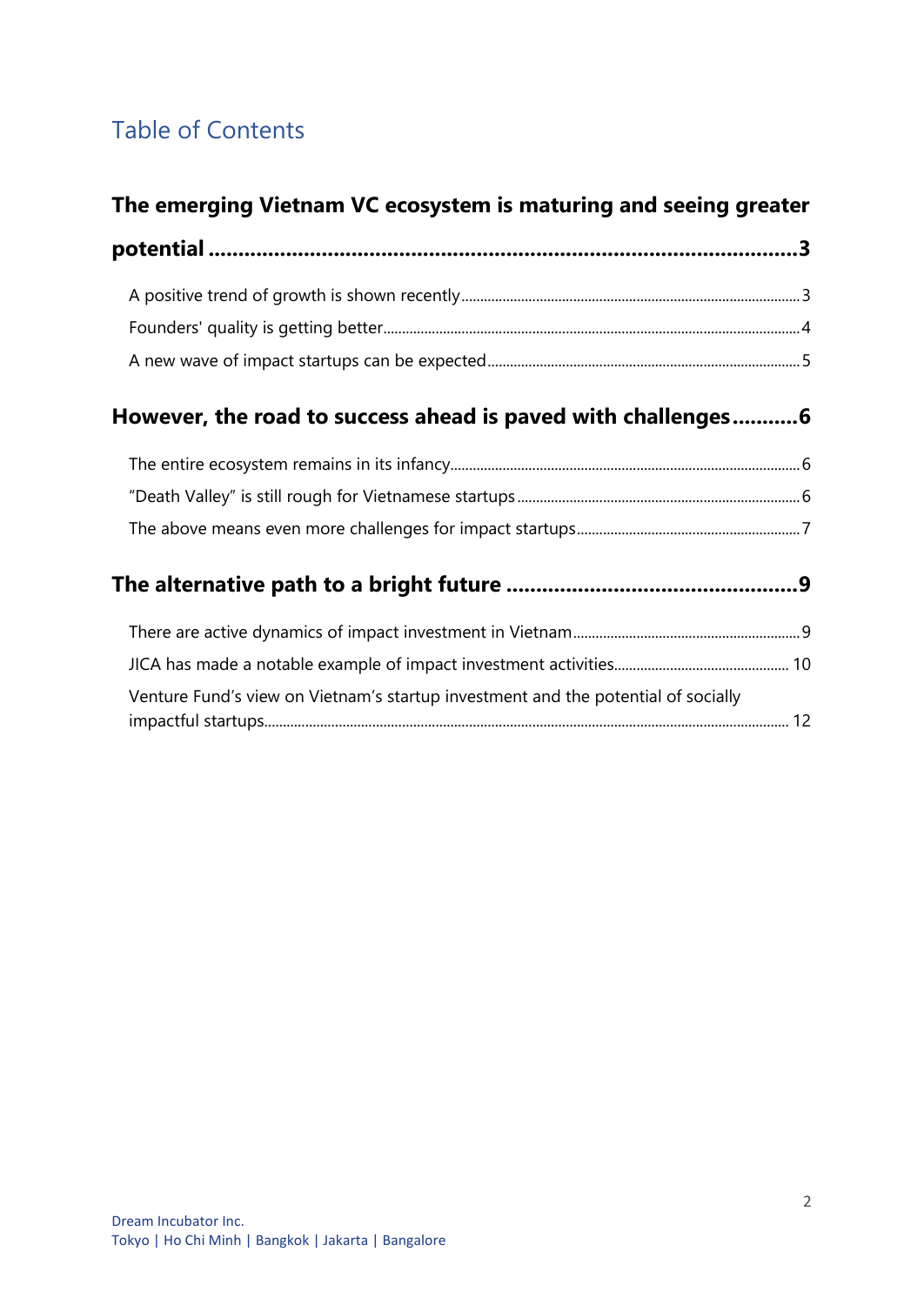## <span id="page-3-0"></span>**The emerging Vietnam VC ecosystem is maturing and seeing greater potential**

#### <span id="page-3-1"></span>**A positive trend of growth is shown recently**

In recent years, Vietnam's venture capital (VC) ecosystem has observed positive growth not only in capital inflows but also in number of deals. This uptrend has made Vietnam the 3rd biggest startup ecosystem in Southeast Asia in terms of deal count. 2019 witnessed one of the most significant developments, when Vietnam shared 19 percent of total Southeast Asia's deal counts. By the end of the following year, the country's startup number reached 3,000 with the announcement of the  $2<sup>nd</sup>$  startup unicorn -VNLife. In 2021, Vietnam also welcomed two new unicorns – Sky Mavis and Momo.



NUMBER OF INVESTMENT DEALS INTO EARLY-STAGE STARTUPS IN VN ('19 – '21)

However, taken a holistic picture, Vietnam still owns a relatively young ecosystem, while later-stage deals remain limited. From 2019 to 2021, 90 percent of deals flowed into early-stage startups (Pre-Seed to Series A); in which, 50 percent of deals were made for Seed-stage. Thus, the current market still observes a conservative number of later-stage Series-B startups. Nevertheless, with proper financial and strategic support, there will be a larger number of young startups successfully moving to more mature stages. A strong example is the increase in deals above 100 million dollars. By Q4/2021, these mega-deals' capital has accounted for 50 percent of the total capital inflow.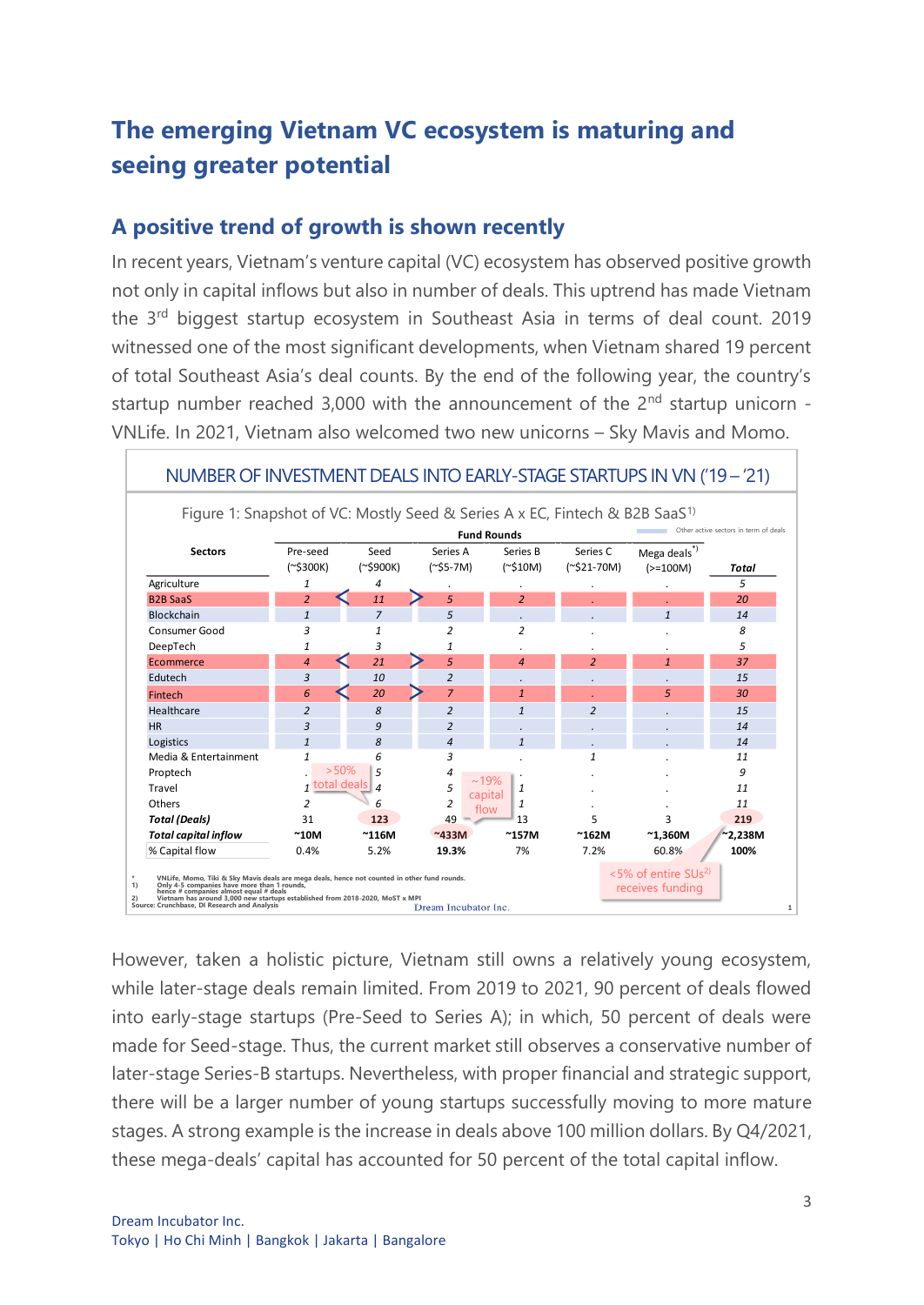In terms of industry, E-commerce, B2B SaaS, and Fintech remain as the top growing sectors contributing around 40 percent of total deals. Among those, Fintech witnessed a momentous progress with the highest mega-deal numbers from leading e-wallet startups VNLife and Momo. In addition, Blockchain, Human Resources (HR), Healthcare, Logistics and Edutech have been receiving rising attention from investors in the past 3 years. Especially in 2020 and 2021, the COVID-19 pandemic has been a catalyst for the adoption of HR-related technologies. As work-from-home becomes a norm during lockdown period, emerging HR startups now facilitate remote working, hence enabling normalcy even during these tough times.

Despite the pandemic, Vietnam's startup ecosystem has been accelerating steadily since 2016 with total capital inflow growing 4 times compared to the previous period (2000-2015). More efficient structures, increasing supporting tools and high-quality founders are believed to be the core reasons attributing to this development.

#### <span id="page-4-0"></span>**Founders' quality is getting better**

Since the 3<sup>rd</sup> startup wave in 2014, the ecosystem has welcomed more experienced founders with serial entrepreneurial experiences and/or an overseas education background.

*"There has been an increasing number of startups being founded by 3rd or 4th generation founders with deeper experience than we previously saw when we started to deploy capital in 2016."* – Mr. Binh Tran, Partner of Ascend Vietnam Ventures

A growing trend of "Viet Kieu" (overseas Vietnamese people) returning to their motherland can be seen apparently. 90 percent of founders from TOP 10 most-funded startups in 2020 have foreign educated background and 70 percent have previous entrepreneurial experiences. Often, these founders return to start their entrepreneurship journey, as the nascent market back home seems to provide more room for innovation. A blend of both global and local mindset is a unique characteristic of this founder generation; henceforth, they tend to focus on high-tech solutions tailored to local needs and regional expansion.

In turn, Vietnamese entrepreneurs mature from experiences in competing with worldclass companies. As the country allows for 100-percent foreign ownership (unlike China, Indonesia, etc.), there is increasing accessibility for top conglomerates and world-class companies coming to Vietnam. Having to compete against them from day one, Vietnamese startups could use this as an opportunity to gain more knowledge,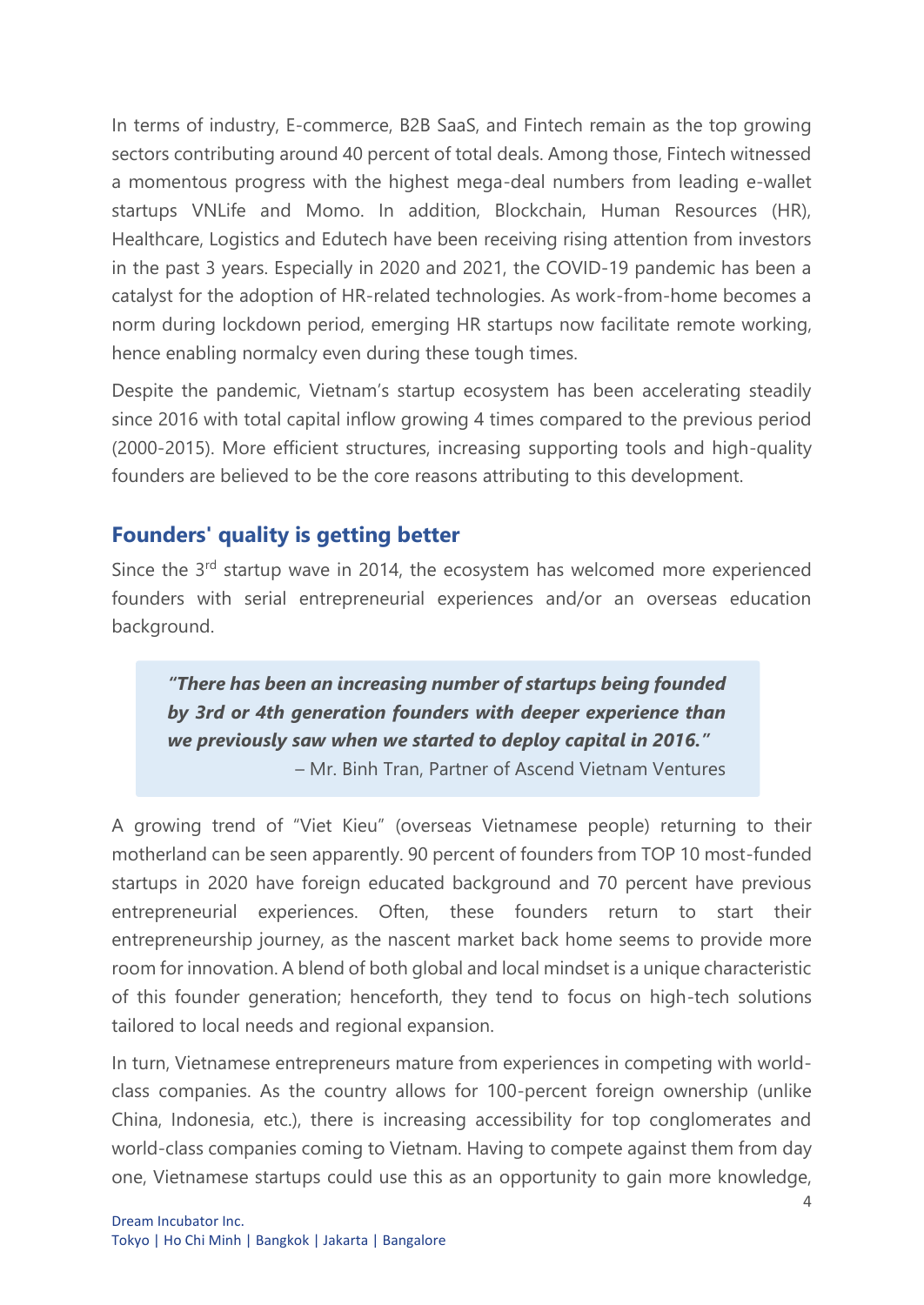business acumen and know-how. Hence, this generation is expected to lead the ecosystem's growth for more unicorns.

#### <span id="page-5-0"></span>**A new wave of impact startups can be expected**

Developing an ecosystem is not only about "creating unicorns", but also about "solving social issues" via impact startups. These startups are fast-growing businesses whose main purpose is to fulfill both social solutions and financial returns. Besides financial goals, there are three key social targets for impact startups: (1) Protecting the environment, (2) Ensuring basic human needs and (3) Promoting "livable communities".



Vietnam has witnessed increasing impact investing activities in the past few years. In 2019, Vietnam was among the TOP 5 largest impact investment destinations in South Asia and Southeast Asia. Within the same year, accumulated impact capital inflow reached USD 2,671 with more than 65 percent of all deals made from 2015.

The government has also issued initiatives to support impact startups. Through Enterprise Law of 2014 and subsequent Decree 96, tax incentives will be given to registered impact startups with a stated objective to resolve social or environmental issues. At the same time, the Government has progressively brought down the corporate income tax rate from 25 percent to 20 percent over the last few years. Currently, Vietnam has around 100 registered impact startups with 80 percent located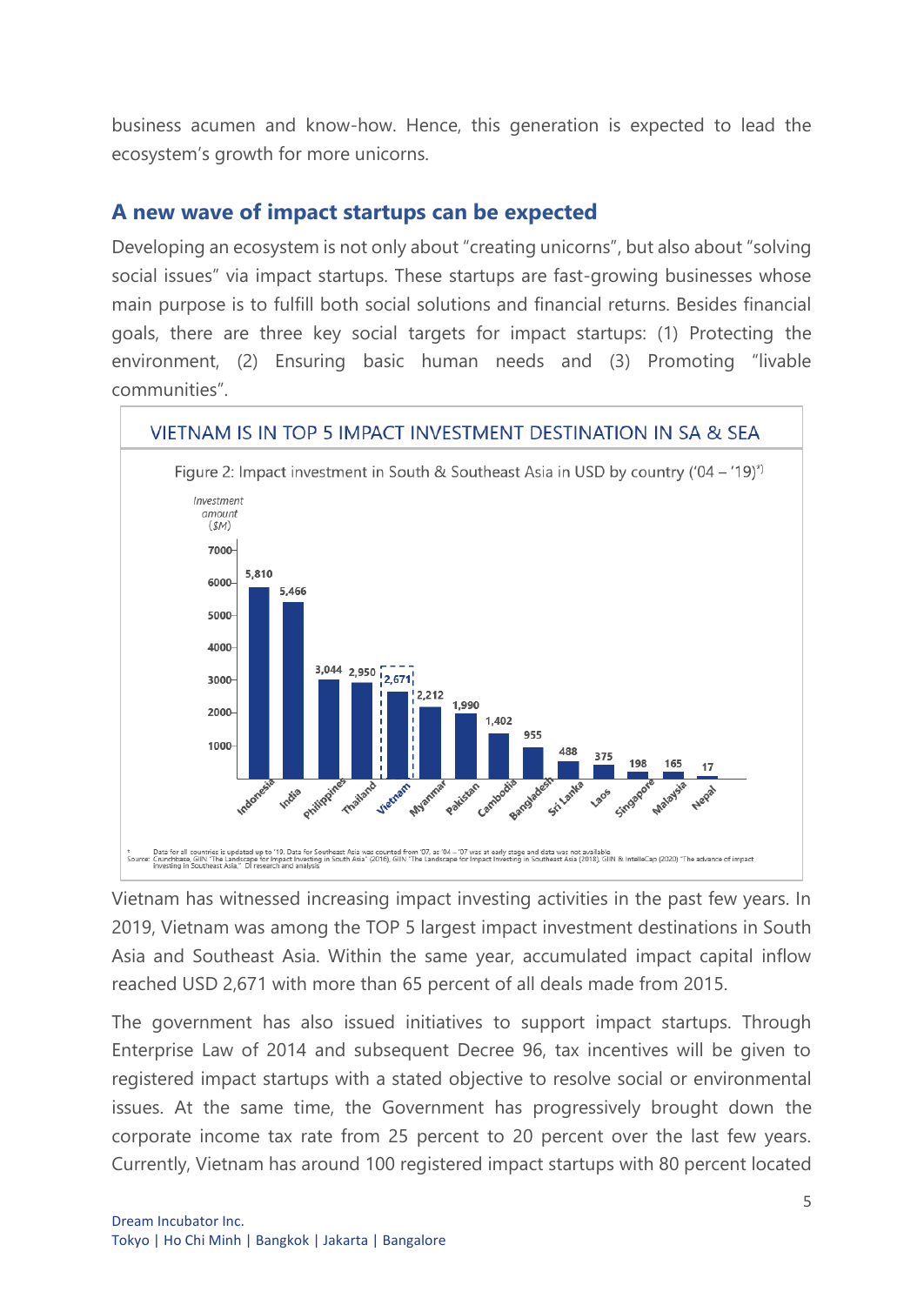in Hanoi and Ho Chi Minh City. Around 70 percent of these target both social and financial goals. Hopefully, with continual Government support, impact startups in Vietnam will grow strongly to bring positive financial and social values to the society altogether.

## <span id="page-6-0"></span>**However, the road to success ahead is paved with challenges**

#### <span id="page-6-1"></span>**The entire ecosystem remains in its infancy**

Although there has been strong growth in impact investing firms recently, the market is still very nascent and fragmented compared to India – a global top startup capital destination, and Indonesia – a fast-growing ecosystem with the most unicorns in Southeast Asia. According to a Crunchbase survey, the total amount of funding for Vietnam's startups from 2000 is less than 1/25 of India's and 1/4 of Indonesia's.



### <span id="page-6-2"></span>**"Death Valley" is still rough for Vietnamese startups**

Given the present surge of global interests in Vietnamese startups, in our latest survey, there were only 13/219 deals done in Series B between 2019 – 2021, meaning only around 5-10 percent of startups successfully graduated from Series A to B during this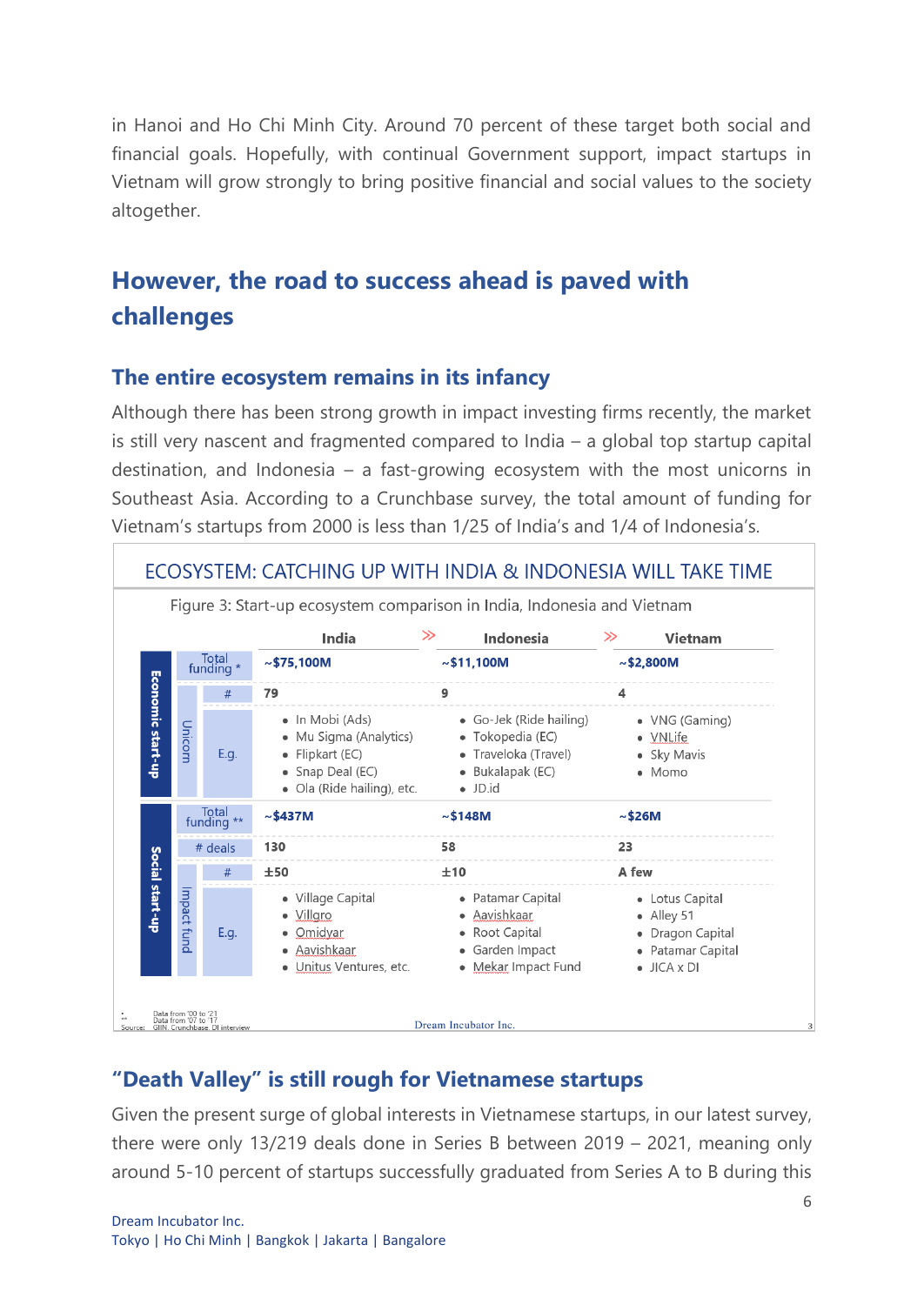time. Meanwhile, 90-95 percent of startups fail in the early stages as they don't have enough funding for the expansion stage.



Despite a large number of startups in Vietnam, an emerging group of global-focused investors has been seeking for years to make quality investments. This gap arises from a mismatch between investors' certain requirements of proven successes and startups' ability to demonstrate their potential growth. There exists a dilemma: lack in capital  $\rightarrow$ unable to scale  $\rightarrow$  unable to prove scalability  $\rightarrow$  lack in capital. As a result, startups are limited in their access to capital and cannot secure finance from both mainstream sources and private investors. This eventually constrains the inherent potential to leverage market-based capital for social impact.

#### <span id="page-7-0"></span>**The above means even more challenges for impact startups**

By nature, having to share focus partially for social purposes, impact startups are not attractive to investors due to a potentially lower rate of financial return. Most investors are demanding for market-based investments that are highly scalable and profitable. Carrying out and fulfilling social missions may boost the cost of capital, hence, lower the internal rate of return.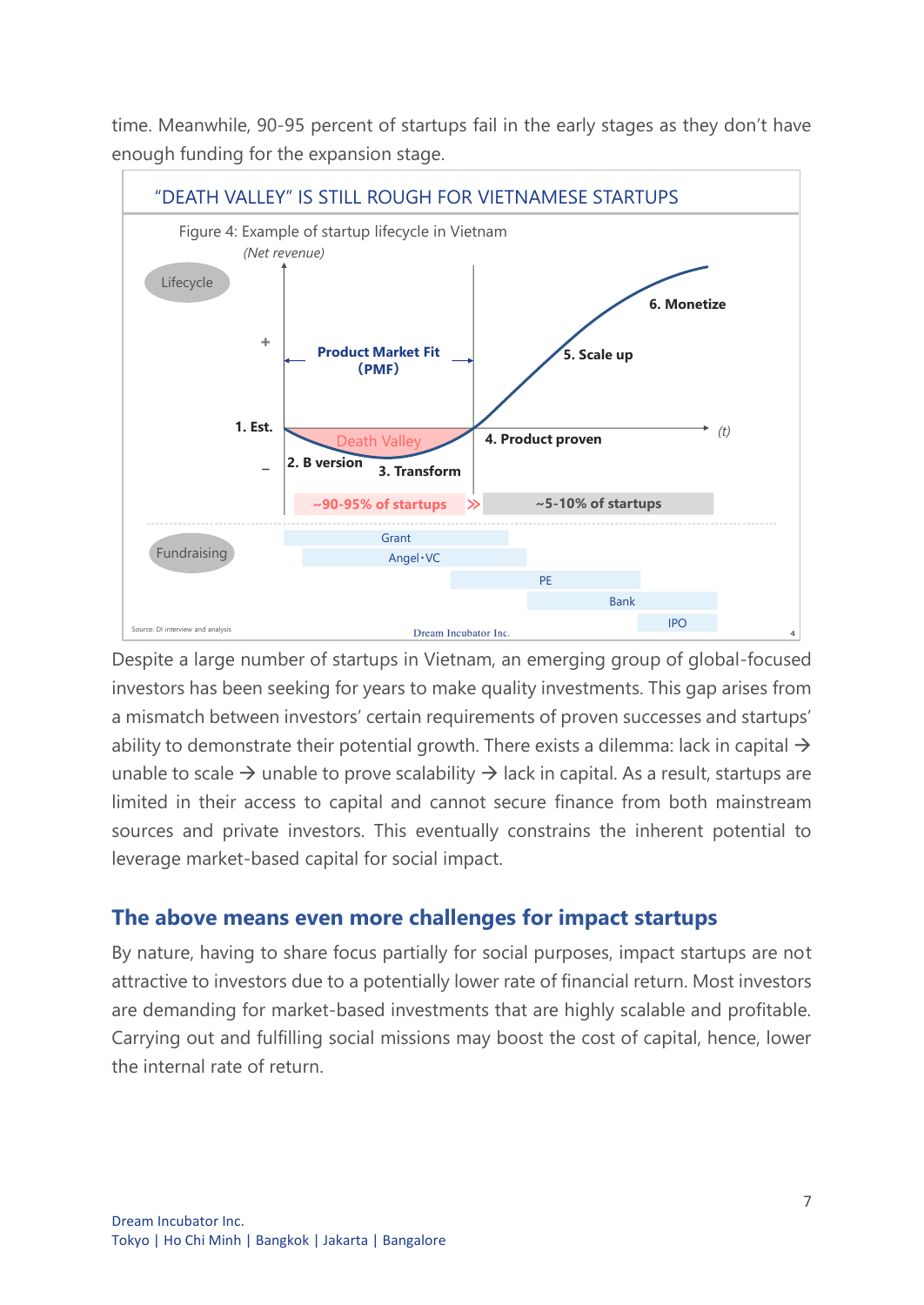Early-stage impact startups are even riskier from the investors' perspective. While there is an excess supply of social investment funds for scaling up, seed-stage impact enterprises in the long-tail still suffer from a severe deficit of capital.

Lack of "impact" support makes many promising enterprises struggle to survive past their early stages. Challenges for most startups are the lack of not only funding but also local enablers exclusively focused on Vietnamese impact investment. Most startups rely on personal/family savings to fund their operations and growth due to limited access to collateralized loans and private equity. Also, one of the most critical constraints is inadequate access to networks, mentorship, and world-class technology for impact startups. Development of local enablers (e.g., incubators, accelerators, etc.) is essential for the supply of the above. Henceforward, growing Vietnam's ecosystem for impact startups requires more than just capital. Impact investors should also pay attention to other assistance facilities enabling a startup's development.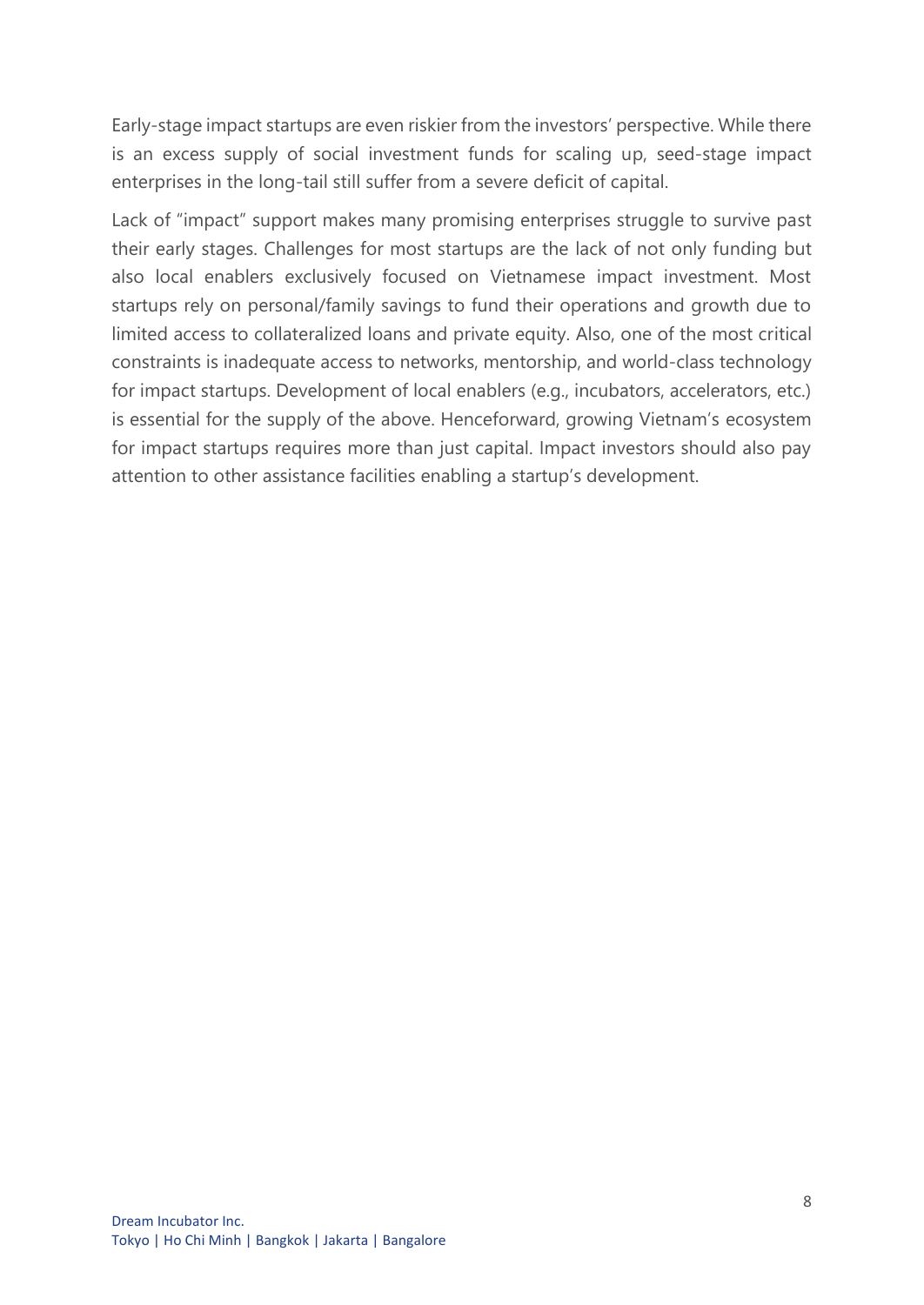### <span id="page-9-0"></span>**The alternative path to a bright future**

### <span id="page-9-1"></span>**There are active dynamics of impact investment in Vietnam**

While there are several hurdles to overcome, there is a rising movement of impact investors in Asia and Southeast Asia addressing the above challenges. The quantum of impact capital deployed in the last 3 years (2017-2019) in Asia is more than half of that invested in the 10 years prior (from 2007-2016).



Particularly, impact investment amount in South and Southeast Asia increased 4 times in 4 years, with a CAGR of 41 percent. This region witnessed the highest growth compared to other parts of Asia. According to GIIN Investor Survey, Southeast Asia has seen the most prominent change in investors' portfolio, where more than 55 percent of all deals and 58 percent of the impact capital are deployed in 3 countries: Indonesia, the Philippines, and Vietnam.

Certainly, this positive trend is beneficial to Vietnam's impact investment ecosystem. From Series A, startups can seek funding opportunities in Southeast Asia and even globally. Many overseas funds consider Vietnam as an attractive place to invest. From venture funds' perspectives (Ascend Vietnam Ventures), the funding demand-supply gap that existed a few years ago has been bridged thanks to the growth of regional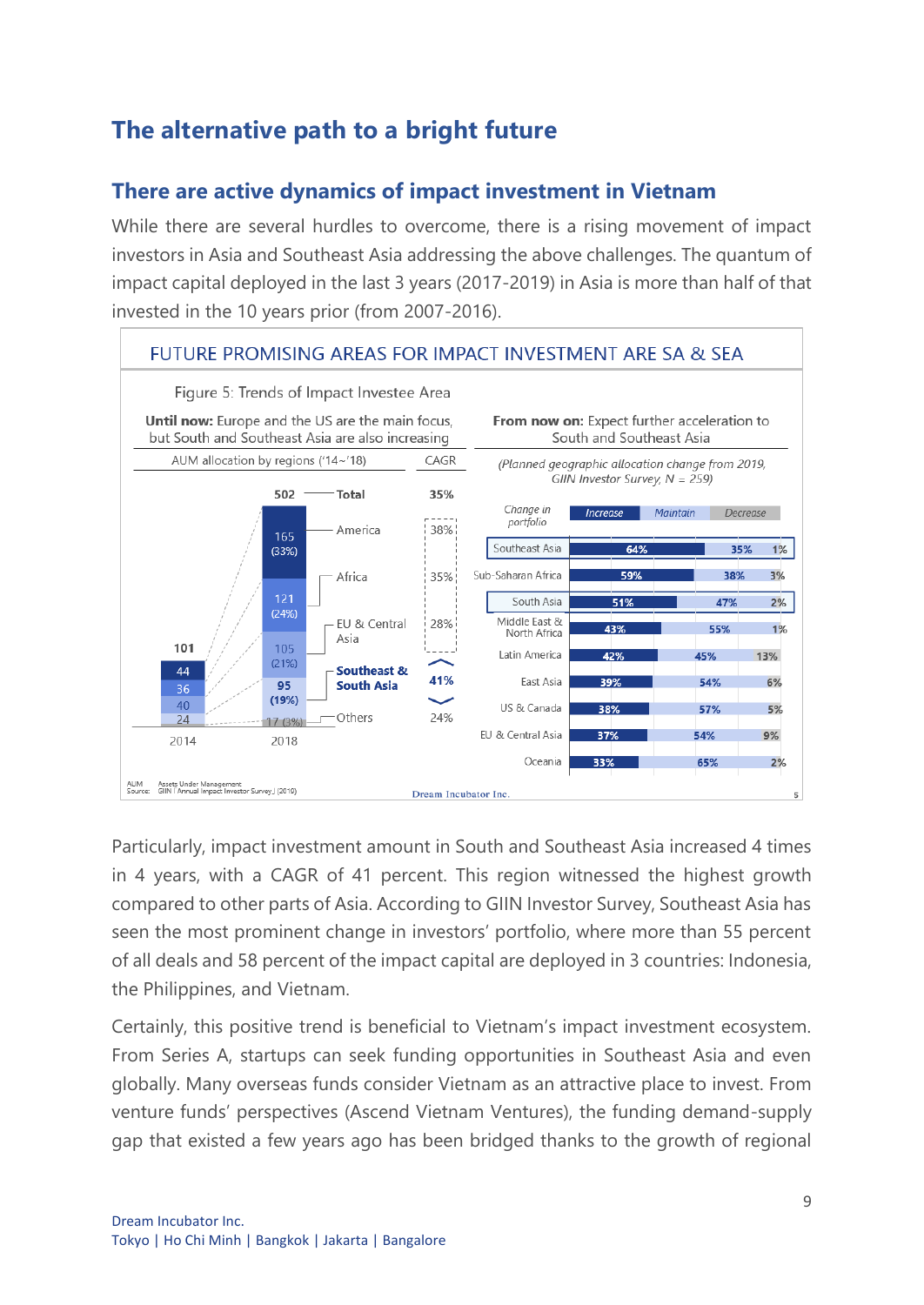capital inflow and the emergence of Vietnam's corporate venture funds. Founders now can look for funding sources from both local and international investors.

From the idea stage to Series A, capital from local investors is abundant, especially in the tech sector. At the same time, regional impact investors are increasingly building presence in Vietnam. For example, Development Partners, such as the Asian Development Bank (ADB), United States Agency for International Development (USAID), Japan International Cooperation Agency (JICA), active in Vietnam for over a decade, have recently accelerated their investment efforts. Some ecosystem enablers, such as incubators and accelerators, have also offered financial support to enterprises, typically through small grants.

#### <span id="page-10-0"></span>**JICA has made a notable example of impact investment activities**

Japan International Cooperation Agency (JICA) – a Japanese governmental agency delivering Official Development Assistance to developing countries, has introduced a conceptual model called Technical Assistance (TA) facilities. This supports impact startups to bridge the most critical stage of a startup company - the "Death Valley". JICA has worked with Dream Incubator to implement a trial cycle of impact startup investment: (1) Sourcing startups, (2) Providing Product Market Fit (PMF) quasi-grant on a contract basis and/or matching with Japanese solutions, (3) Assessing social impacts, and (4) Supporting investment networks after PMF.

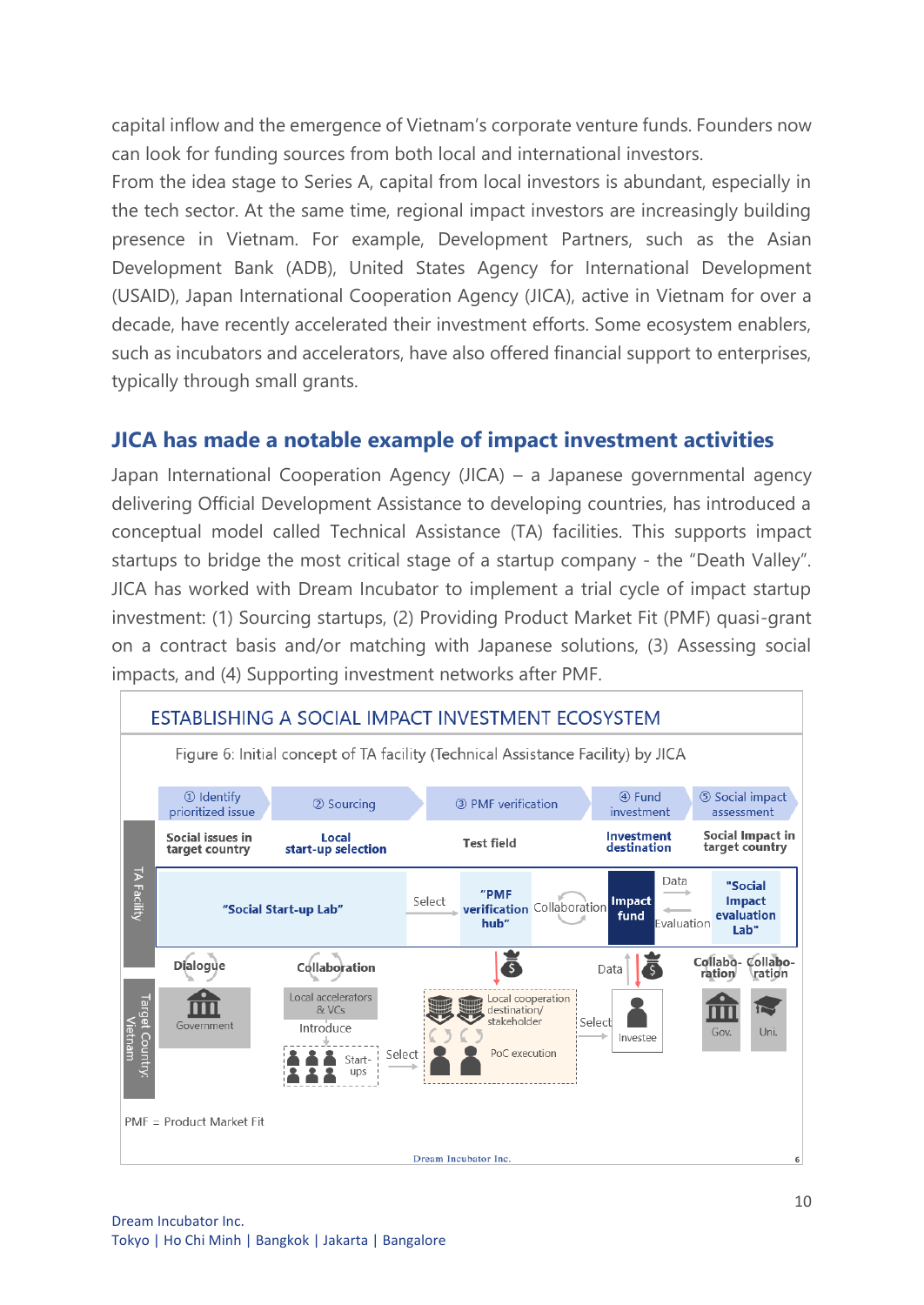*"The market scale of impact investment is rapidly expanding, and it will become more important for startups to be proactive in creating, measuring, and managing impact in order to raise funds and differentiate themselves from competitors. With impact investing as one of the tools, including technical assistance for PMF and impact evaluation, JICA is aiming to build an ecosystem where startups can be born and grow sustainably, becoming a driving force for economic growth and solving social issues. JICA will continue to actively collaborate with startups and ecosystem players as our partners to tackle issues together"* 

> – Mr. Tomoyuki Yamada, Director of Japan International Cooperation Agency (JICA) Economic Development Department, Private Sector Development Group

Moreover, this model is expected to be a catalyst for stronger collaboration between private sectors like VC investors and public sectors like JICA. A notable example for this TA function is the collaborating support for WeCare247, a technology platform for caregiving services to patients at home and in hospitals. Initially, to achieve PMF, the startup needed funds, mentoring and network building to scale their caregiver training program and mobile app creation.

Accordingly, the team has been assisted by both JICA and their VC investor – 500 Startups Vietnam. 500 Startups Vietnam has used their deep experiences with highperformed startups to assist their portfolio companies in building core functions with the right culture. Not only that, but they also connected the companies with relevant support networks like JICA. Being introduced by 500 Startups Vietnam, WeCare247 secured a 6-month quasi-grant on a contract basis from JICA together with mentorship, network introduction and social impact assessment. The support should be sufficient to complete the startup's PMF plan for the next funding round. In addition to PMF assistance and networks, JICA also helps build an "engineering culture" with a more structured approach to business management. Social impact assessment is also being conducted monthly by collecting results of impact indexes to measure holistic influence on society.

With the right support and great collaboration of all ecosystem players, hopefully impact startups are well-equipped to scale and build a stronger market. However,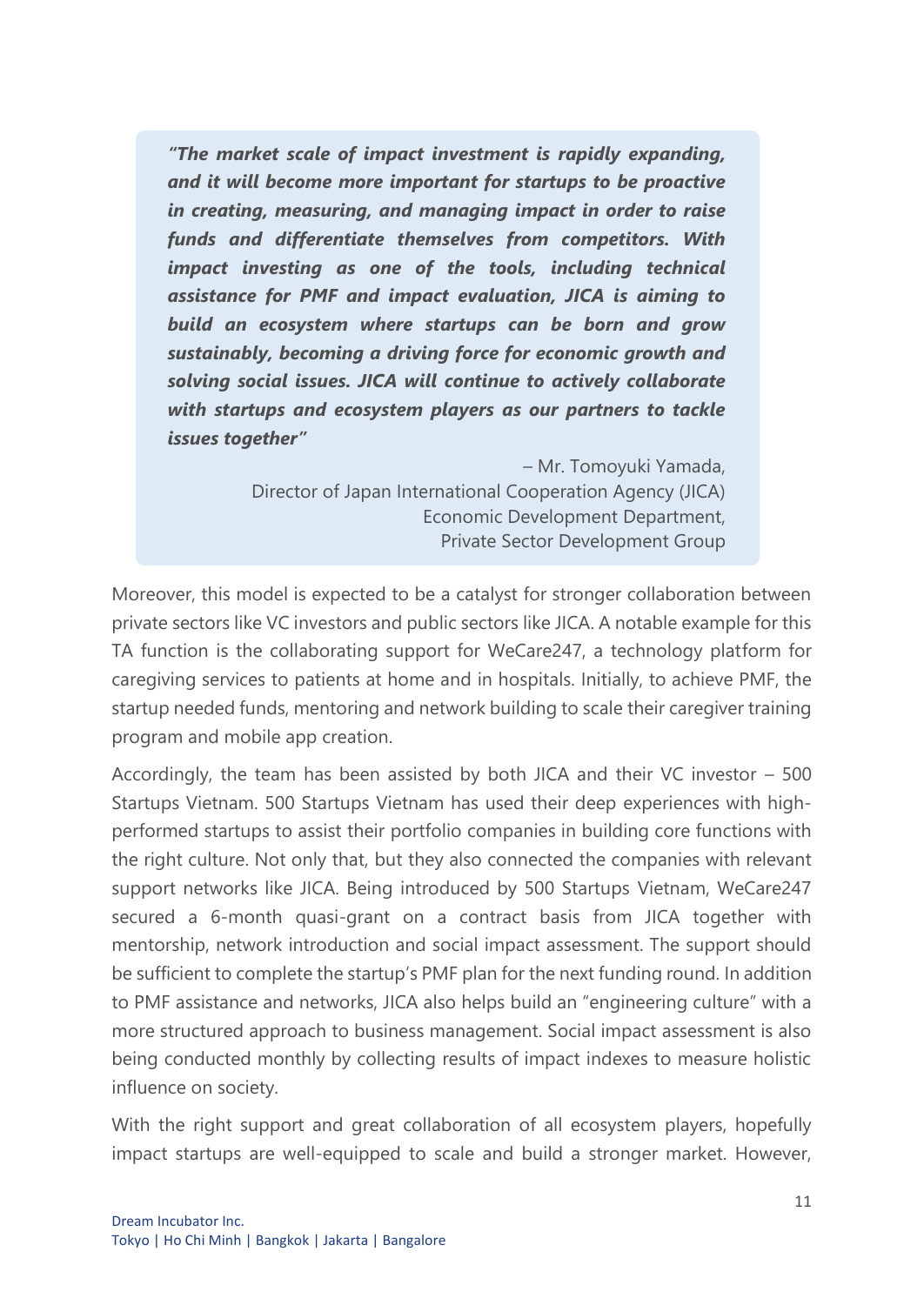being an impact startup is not the only way to create social impact; Venture Funds may also have interesting views on Vietnam's startup ecosystem and the way for a startup to achieve impactful success.

### <span id="page-12-0"></span>**Venture Fund's view on Vietnam's startup investment and the potential of socially impactful startups**

#### **Ascend Vietnam Ventures' view on startup investment in Vietnam and the potential of socially impactful startups**

*"The startup ecosystem in Vietnam has been developing rapidly in the last few years. Back in 2017, the total amount of venture capital invested in Vietnam was only \$48 million. Only 2 years later, that number has approached \$1 billion. We have also witnessed the emergence of internationally successful startups from this market and invested in a number of them including ELSA (AI-driven EdTech with users in 100+ countries, later backed by Google's AI-focused fund<sup>1</sup> ), Trusting Social (financial inclusion fintech providing credit scores to ~1 billion consumers in SEA<sup>2</sup> and India, later backed by Sequoia<sup>3</sup> ), and others.*

Google, Temasek, and Bain released their latest annual report on Southeast Asia's digital *economy, and it is bullish. The regional market is estimated at \$174 billion in 2021 and could reach up to \$1 trillion by 2030. Among the ASEAN 6 countries, Vietnam is forecasted to have the strongest growth, becoming the second-largest digital economy in the region (reaching 2/3 of Indonesia despite having 1/3 the population). This growth prospect is partially fueling increased deal activity here: the report estimates that \$1.4 billion was invested in tech companies in the first half of 2021, nearly the same amount in 2019 and 2020 combined (\$1.6 billion).*

*We believe Vietnam, with its accessibility and founder & engineering talent, is uniquely positioned to be one of Southeast Asia's top tech hubs. There will be more global and regional market-leading startups arising from Vietnam, and these startups have great potential to positively transform the lives of people everywhere. It is worth noting that* 

 $<sup>1</sup>$  ELSA was the first investment in Asia by Google's AI-focused fund as reported by TechCrunch (2019).</sup> Gradient Ventures, Google's AI Fund, Leads \$7M Investment in English Learning App Elsa. <https://techcrunch.com/2019/02/26/gradient-ventures-elsa-7-million/>

 $2$  TrustingSocial: "1B+ consumers" as reported by TrustingSocial and not independently verified.

<sup>&</sup>lt;sup>3</sup> Trusting Social is backed by Sequoia. DealStreetAsia (2019). After Bagging \$25M, Sequoia-Backed Vietnamese Fintech Trusting Social to Hit Market to Raise Series B[. https://www.dealstreetasia.com/stories/trusting-social-](https://www.dealstreetasia.com/stories/trusting-social-145200/)[145200/](https://www.dealstreetasia.com/stories/trusting-social-145200/)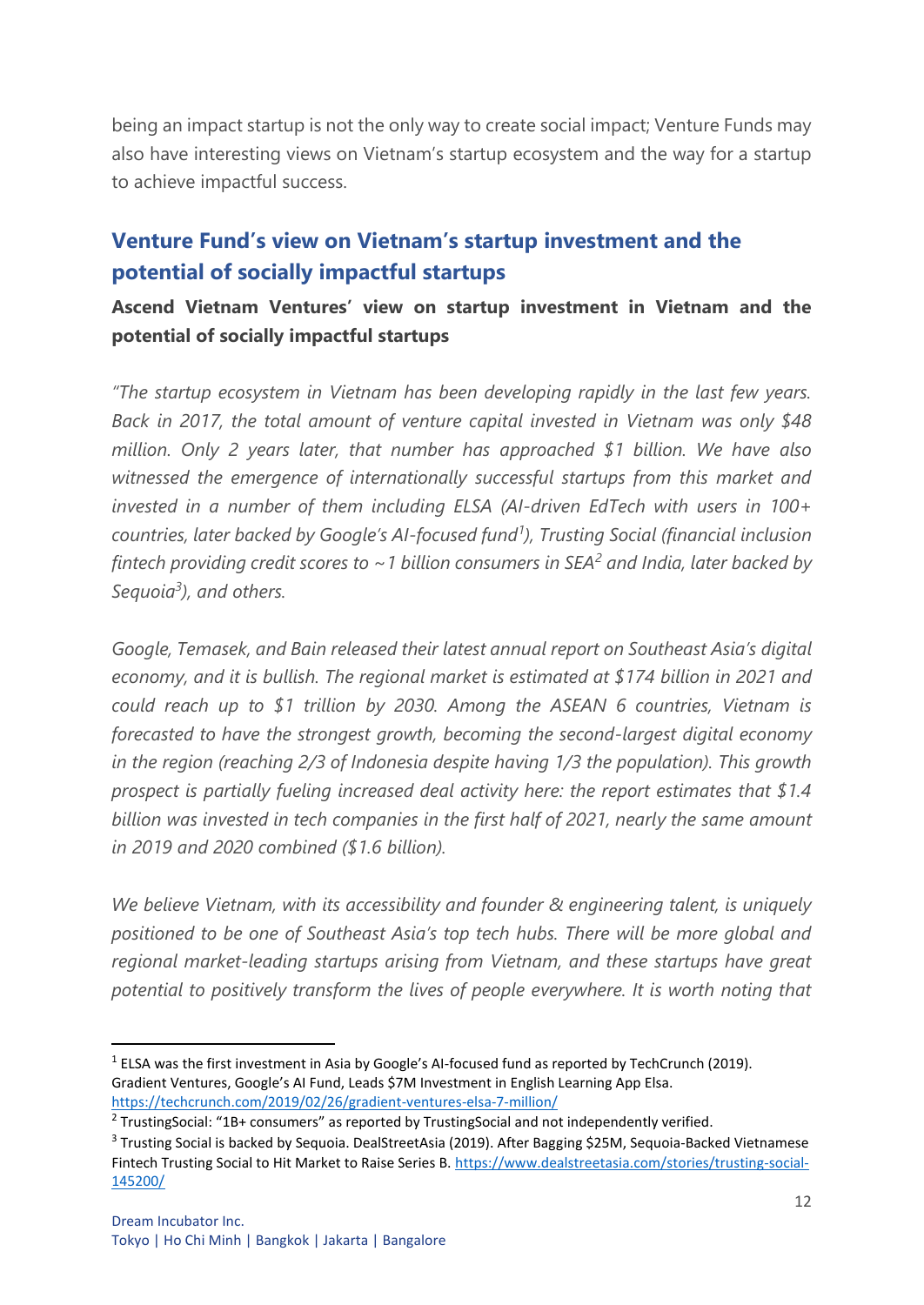*many of the problems, spending capabilities, and behaviors of consumers and small and medium-sized enterprises (SMEs) that exist in Vietnam are also likely to be found in other emerging markets across the globe. For consumers, as the low-income population transitions to lower middle-income, there are a large number of underserved needs including access to better healthcare, education, and financial products and services. In Vietnam, 98 percent of enterprises are SMEs and increasingly rely on digital solutions to acquire and serve customers, automate their work processes, manage capital, and otherwise innovate to grow in an increasingly competitive global market. These are all highly scalable and universal problems in emerging markets, and we are seeing more and more startups in Vietnam leverage data and technology to address them and in turn, generate great impact."*

#### **An example of impactful success in Vietnam – Axie Infinity (Ascend Vietnam Ventures' portfolio company)**

*"Axie Infinity, one of our prior fund's portfolio companies, is a great example of a homegrown Vietnamese startup creating global social impact.*

*Launched in 2018, Axie Infinity is one of the largest NFT gaming ecosystems in the world. The game allows players to battle, collect, and trade digital pets called "Axies." These players have complete ownership over the in-game assets and can trade in-game assets for real-world rewards, forming an economically viable digital nation. As the first game ever designed to be owned and governed by the community that plays it, it has pioneered the Play-To-Earn (P2E) business model and revolutionized how people play, live, and work within virtual worlds.*

*The game has amassed over 2.5 million daily active users (DAUs) worldwide and is expected to hit \$1 billion in revenue within 2021. The impact generated is massive. Axie has become a gateway to financial inclusion -- 25 percent of their players are underbanked and 50 percent have not previously used cryptocurrencies. The game is a critical lifeline for lower-income people, especially those hit hard by COVID-19<sup>4</sup> , creating hundreds of thousands of jobs in countries that are severely impacted by the pandemic. We are proud to be one of their earliest backers and excited to see how they will continue to transform lives around the world."*

<sup>4</sup> Rural communities in the Philippines turned to Axie Infinity to earn income during COVID. PLAY-TO-EARN | NFT Gaming in the Philippines | English. [https://www.youtube.com/watch?v=Yo-](https://www.youtube.com/watch?v=Yo-BrASMHU4&ab_channel=PLAY-TO-EARN)[BrASMHU4&ab\\_channel=PLAY-TO-EARN](https://www.youtube.com/watch?v=Yo-BrASMHU4&ab_channel=PLAY-TO-EARN)